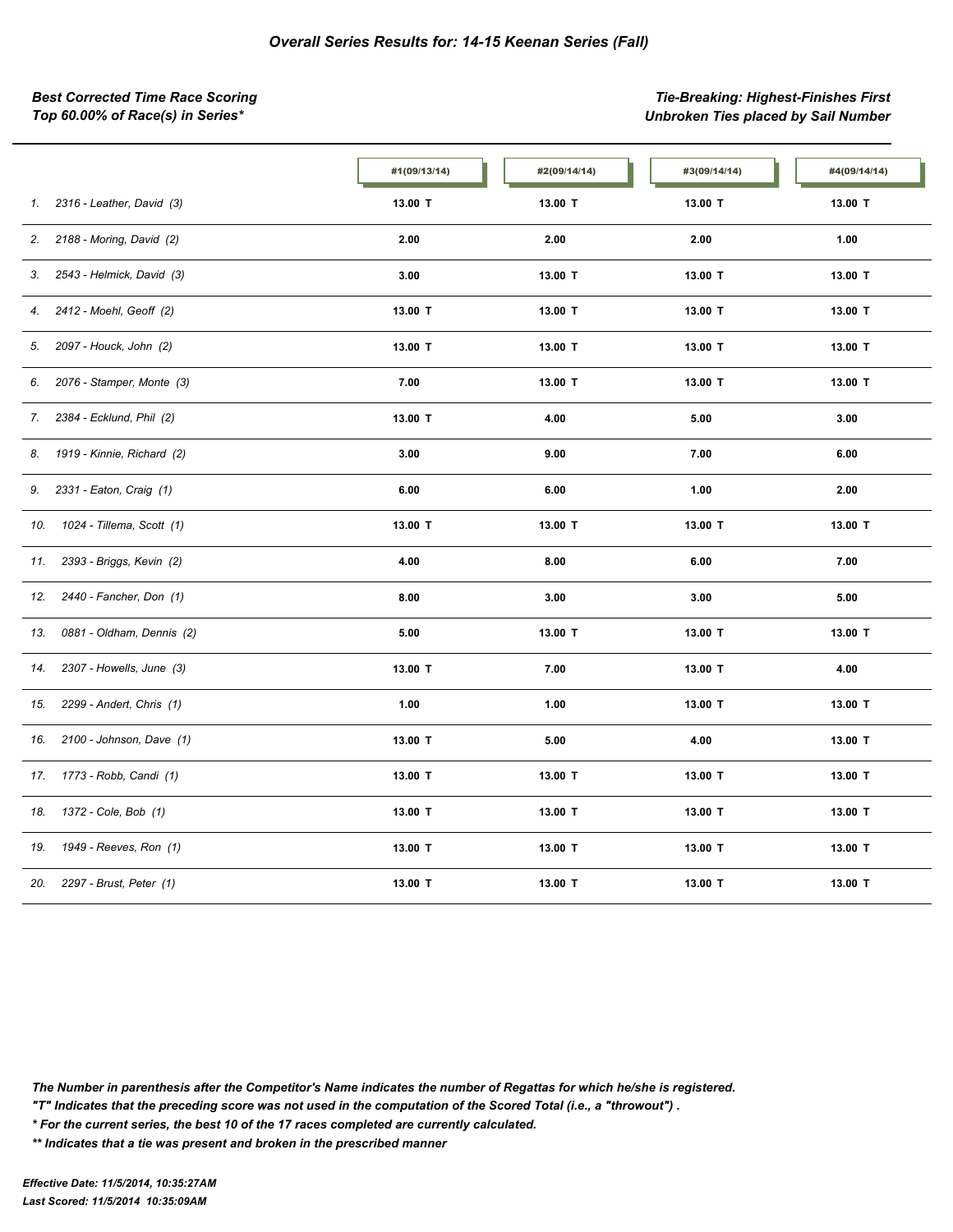|     |                               | #5(09/27/14) | #6(09/27/14) | #7(09/28/14) | #8(09/28/14) |
|-----|-------------------------------|--------------|--------------|--------------|--------------|
| 1.  | 2316 - Leather, David (3)     | 1.00         | 1.00         | 1.00         | 1.00         |
| 2.  | 2188 - Moring, David (2)      | 4.00 T       | 4.00 T       | $4.00$ T     | 4.00         |
|     | 3. 2543 - Helmick, David (3)  | 4.00         | 4.00         | 4.00         | 4.00         |
| 4.  | 2412 - Moehl, Geoff (2)       | 4.00         | 4.00         | 4.00         | 4.00         |
| 5.  | 2097 - Houck, John (2)        | 4.00         | 4.00         | 4.00         | 4.00         |
| 6.  | 2076 - Stamper, Monte (3)     | 4.00         | 4.00         | 4.00         | 4.00         |
| 7.  | 2384 - Ecklund, Phil (2)      | 4.00         | 4.00         | 4.00         | 4.00         |
|     | 8. 1919 - Kinnie, Richard (2) | 4.00         | 4.00         | 4.00         | 4.00         |
| 9.  | 2331 - Eaton, Craig (1)       | 4.00         | 4.00         | 4.00         | 4.00         |
| 10. | 1024 - Tillema, Scott (1)     | 4.00         | 4.00         | 4.00         | 4.00         |
| 11. | 2393 - Briggs, Kevin (2)      | 4.00         | 4.00         | 4.00         | 4.00         |
| 12. | 2440 - Fancher, Don (1)       | 4.00         | 4.00         | 4.00         | 4.00         |
|     | 13. 0881 - Oldham, Dennis (2) | 4.00         | 4.00         | 4.00         | 4.00         |
| 14. | 2307 - Howells, June (3)      | 4.00         | 4.00         | 2.00         | 2.00         |
| 15. | 2299 - Andert, Chris (1)      | 4.00         | 4.00         | 4.00         | 4.00         |
| 16. | 2100 - Johnson, Dave (1)      | 4.00         | 4.00         | 4.00         | 4.00         |
|     | 17. 1773 - Robb, Candi (1)    | 4.00         | 4.00         | 4.00         | 4.00         |
|     | 18. 1372 - Cole, Bob (1)      | 4.00         | 4.00         | 4.00         | 4.00         |
| 19. | 1949 - Reeves, Ron (1)        | 4.00         | 4.00         | 4.00         | 4.00         |
| 20. | 2297 - Brust, Peter (1)       | 2.00         | 2.00         | 4.00         | 4.00         |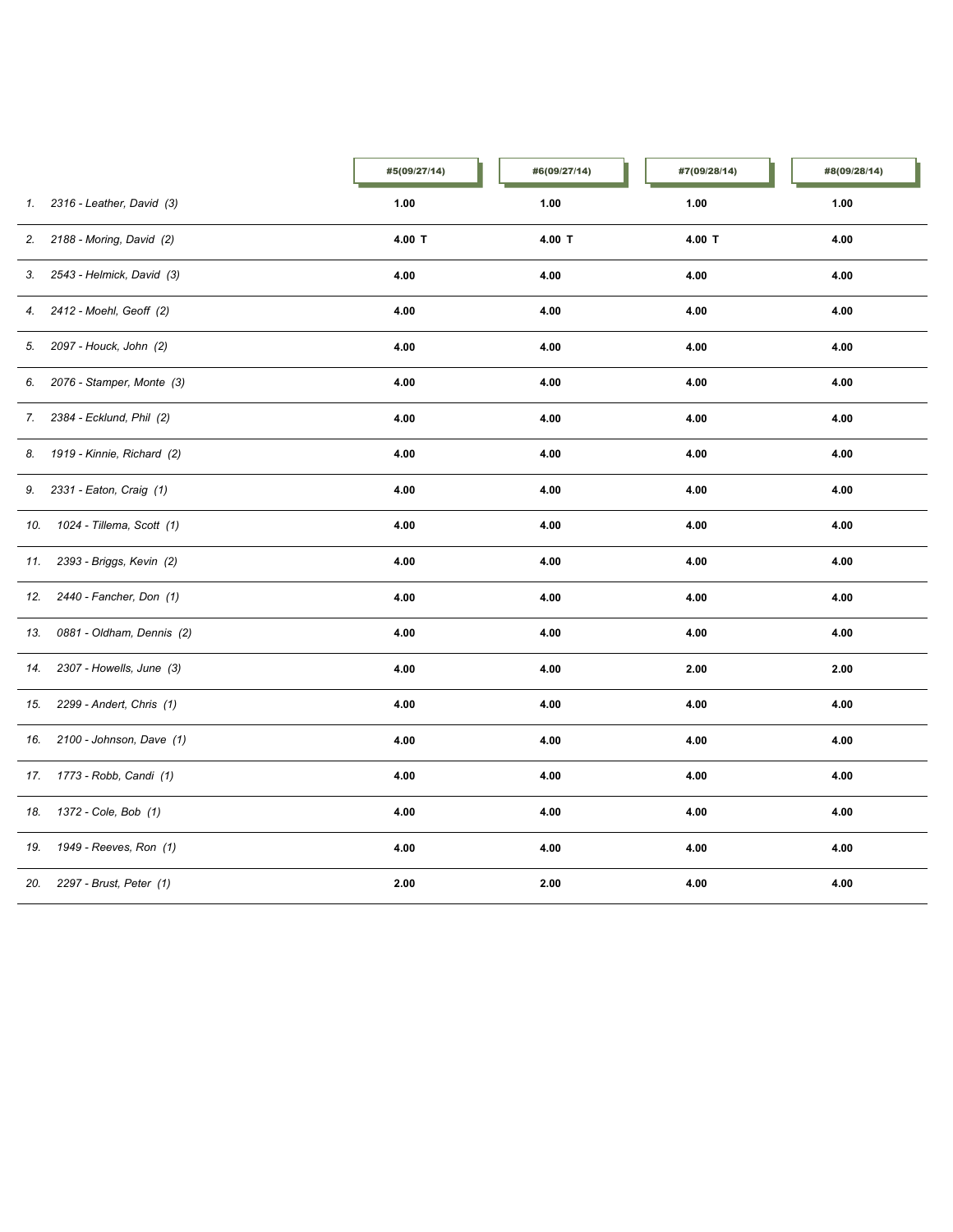|     |                               | #9(09/28/14) | #10(10/18/14) | #11(10/18/14) | #12(10/19/14) |
|-----|-------------------------------|--------------|---------------|---------------|---------------|
| 1.  | 2316 - Leather, David (3)     | 1.00         | 2.00          | 2.00          | 5.00          |
| 2.  | 2188 - Moring, David (2)      | 4.00         | 1.00          | 1.00          | 3.00          |
|     | 3. 2543 - Helmick, David (3)  | 4.00         | 13.00 T       | $5.00$ T      | 4.00          |
| 4.  | 2412 - Moehl, Geoff (2)       | 4.00         | $8.00$ T      | 3.00          | 2.00          |
| 5.  | 2097 - Houck, John (2)        | 4.00         | $7.00$ T      | 7.00          | 6.00          |
| 6.  | 2076 - Stamper, Monte (3)     | 4.00         | 5.00          | 6.00          | 10.00 T       |
| 7.  | 2384 - Ecklund, Phil (2)      | 4.00         | 13.00 T       | 13.00 T       | 13.00 T       |
|     | 8. 1919 - Kinnie, Richard (2) | 4.00         | 3.00          | 3.00          | 13.00 T       |
| 9.  | 2331 - Eaton, Craig (1)       | 4.00         | 13.00 T       | 13.00 T       | 13.00 T       |
| 10. | 1024 - Tillema, Scott (1)     | 4.00         | 4.00          | 8.00          | 1.00          |
| 11. | 2393 - Briggs, Kevin (2)      | 4.00         | 6.00          | 4.00          | 13.00 T       |
| 12. | 2440 - Fancher, Don (1)       | 4.00         | 13.00 T       | 13.00 T       | 13.00 T       |
| 13. | 0881 - Oldham, Dennis (2)     | 4.00         | 3.00          | 13.00 T       | 7.00          |
| 14. | 2307 - Howells, June (3)      | 2.00         | 13.00 T       | 13.00 T       | 9.00          |
| 15. | 2299 - Andert, Chris (1)      | 4.00         | 13.00 T       | 13.00 T       | 13.00         |
| 16. | 2100 - Johnson, Dave (1)      | 4.00         | 13.00 T       | 13.00 T       | 13.00         |
|     | 17. 1773 - Robb, Candi (1)    | 4.00         | 13.00 T       | 13.00 T       | 8.00          |
|     | 18. 1372 - Cole, Bob (1)      | 4.00         | 13.00         | 13.00         | 13.00         |
| 19. | 1949 - Reeves, Ron (1)        | 4.00         | 13.00         | 13.00         | 13.00         |
| 20. | 2297 - Brust, Peter (1)       | 4.00         | 13.00         | 13.00         | 13.00         |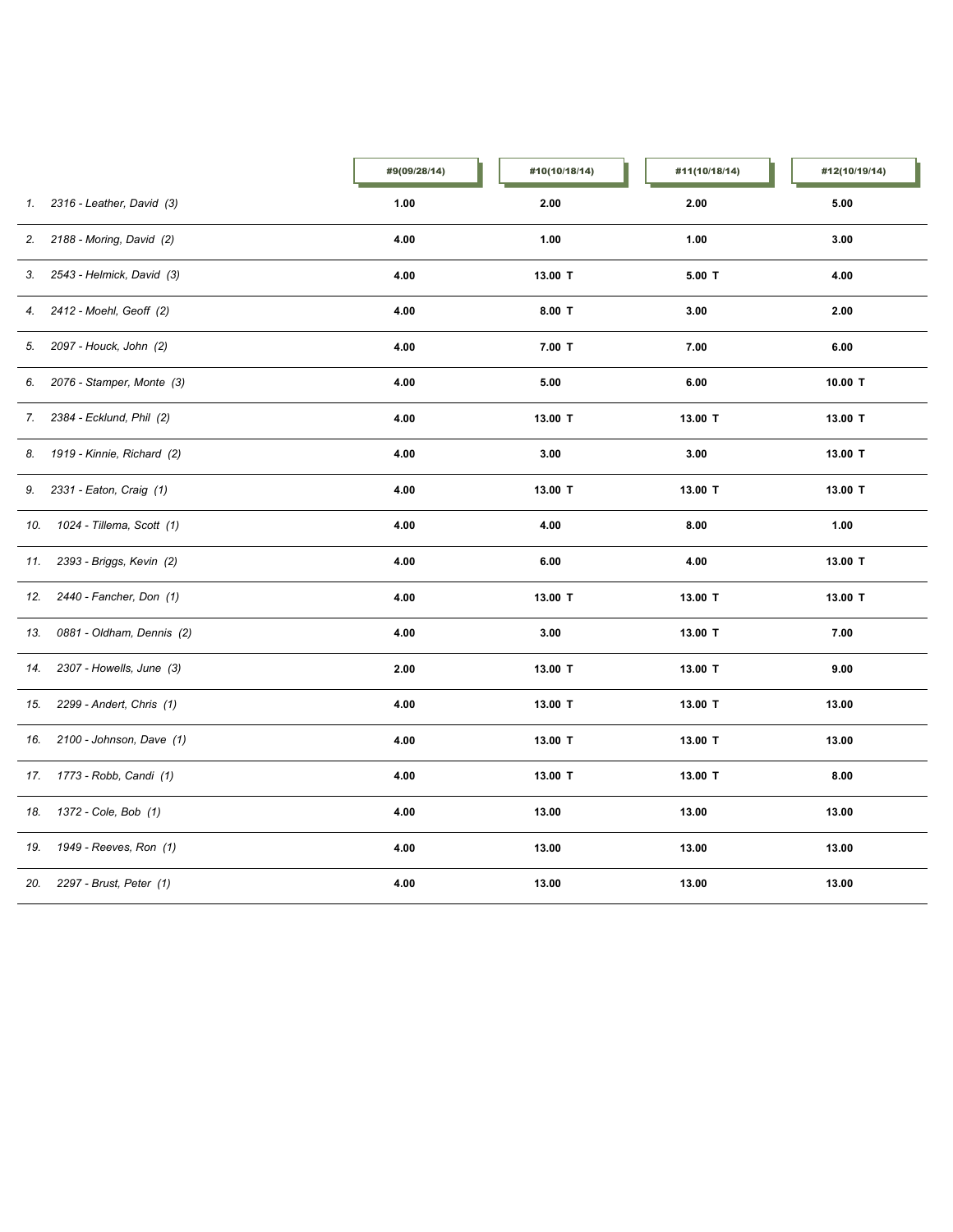|     |                               | #13(10/19/14) | #14(10/19/14) | #15(11/02/14) | #16(11/02/14) |
|-----|-------------------------------|---------------|---------------|---------------|---------------|
| 1.  | 2316 - Leather, David (3)     | 1.00          | $7.00$ T      | $5.00$ T      | 2.00          |
| 2.  | 2188 - Moring, David (2)      | 2.00          | 1.00          | $9.00$ T      | $9.00$ T      |
| 3.  | 2543 - Helmick, David (3)     | $6.00$ T      | 2.00          | 4.00          | 1.00          |
| 4.  | 2412 - Moehl, Geoff (2)       | 5.00          | $6.00$ T      | 1.00          | 4.00          |
| 5.  | 2097 - Houck, John (2)        | 4.00          | 3.00          | 3.00          | 3.00          |
| 6.  | 2076 - Stamper, Monte (3)     | 3.00          | 5.00          | $7.00$ T      | $8.00$ T      |
| 7.  | 2384 - Ecklund, Phil (2)      | 13.00 T       | 13.00 T       | 6.00          | 6.00          |
|     | 8. 1919 - Kinnie, Richard (2) | 13.00 T       | 13.00 T       | $9.00$ T      | $9.00$ T      |
| 9.  | 2331 - Eaton, Craig (1)       | 13.00 T       | 13.00 T       | 9.00          | 9.00          |
| 10. | 1024 - Tillema, Scott (1)     | 8.00          | 4.00          | 9.00          | $9.00$ T      |
| 11. | 2393 - Briggs, Kevin (2)      | 13.00 T       | 13.00 T       | $9.00$ T      | $9.00$ T      |
| 12. | 2440 - Fancher, Don (1)       | 13.00 T       | 13.00 T       | 9.00          | 9.00          |
| 13. | 0881 - Oldham, Dennis (2)     | 7.00          | 9.00          | 9.00          | $9.00$ T      |
| 14. | 2307 - Howells, June (3)      | 10.00 T       | 13.00 T       | 9.00          | 9.00          |
| 15. | 2299 - Andert, Chris (1)      | 13.00 T       | 13.00 T       | 9.00          | 9.00          |
| 16. | 2100 - Johnson, Dave (1)      | 13.00 T       | 13.00 T       | 9.00          | 9.00          |
| 17. | 1773 - Robb, Candi (1)        | 9.00          | 8.00          | 9.00          | 9.00          |
|     | 18. 1372 - Cole, Bob (1)      | 13.00 T       | 13.00 T       | 2.00          | 7.00          |
| 19. | 1949 - Reeves, Ron (1)        | 13.00 T       | 13.00 T       | 8.00          | 5.00          |
| 20. | 2297 - Brust, Peter (1)       | 13.00 T       | 13.00 T       | 9.00          | 9.00          |